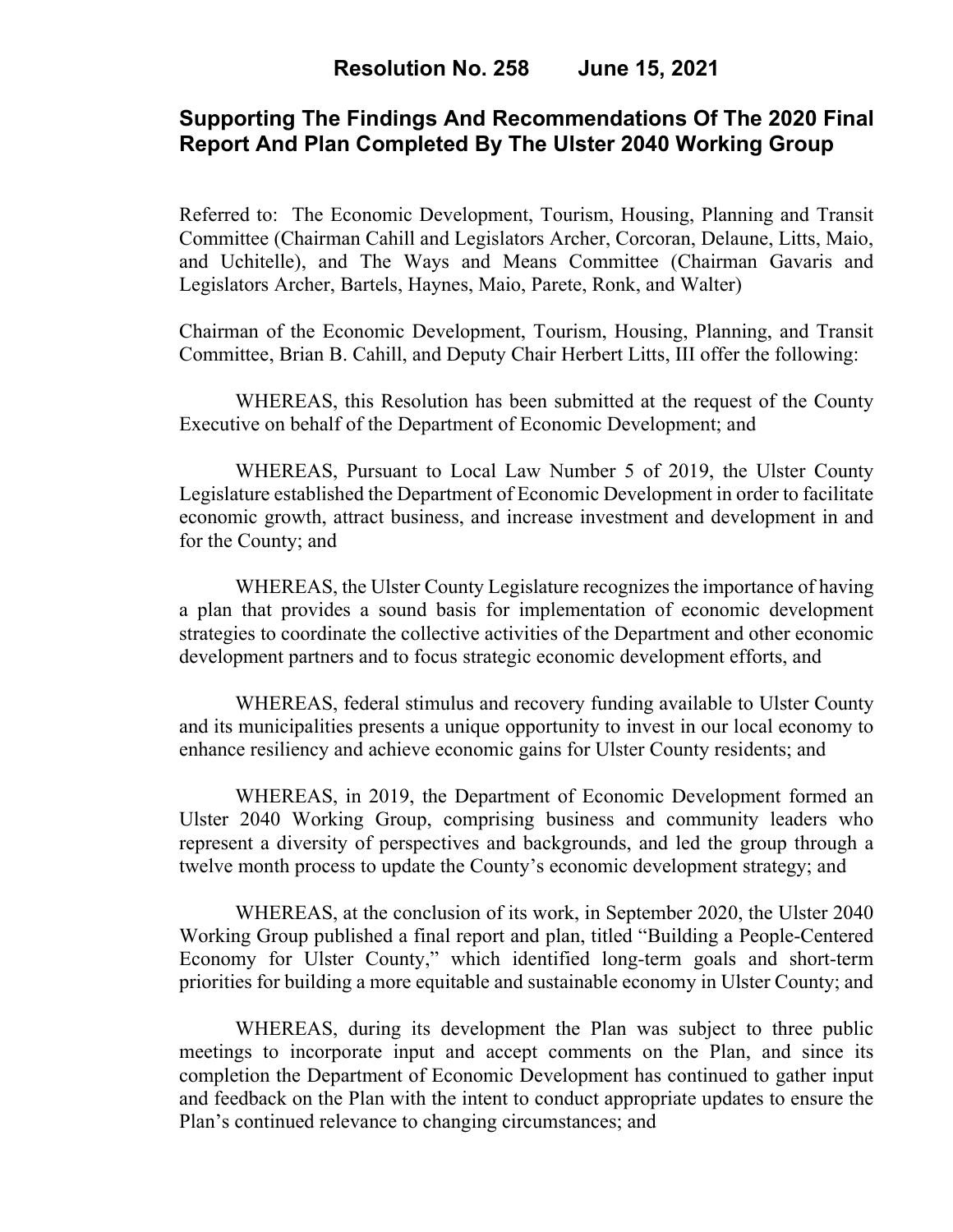#### **- Page 2 -**

### **Resolution No. 258 June 15, 2021**

### **Supporting The Findings And Recommendations Of The 2020 Final Report And Plan Completed By The Ulster 2040 Working Group**

WHEREAS, the recommendations of the Plan were presented to the Ulster County Economic Development, Tourism, Housing, Planning, and Transit Committee on May 4, 2021; and

WHEREAS, both a review of existing studies and socio-economic data support the Plan's argument that Ulster County's economic development efforts must adapt to new challenges being experienced throughout the County, which include rapid increases in cost of living, coupled with stagnant or declining wages for many residents; and

WHEREAS, the recommendations in the Plan are designed to support targeted investments of County resources in industries and sectors that are most likely to increase the earnings and income of County residents, as well as "social and economic infrastructure" investments that expand equity and opportunity to traditionally underrepresented individuals and communities; and

WHEREAS, the economic impacts of the COVID-19 pandemic are likely to continue to put pressure on affordability and economic opportunity, especially for economically and socially disadvantaged residents; and

WHEREAS, the Plan includes five priority "clusters" that are: (1) Makers and Creators, which includes manufacturing, the arts and culture, digital design and fabrication, software, and film/TV/music production; (2) Agriculture, Food and Beverage, which includes growers/producers, aggregators, co-packers and food/beverage processors, distributors, wholesalers and retailers; (3) Health, Wellness and Care, which includes healthcare providers, wellness practitioners, and caregivers, such as adult care providers and childcare providers; (4) Clean Energy and the Environment, which includes businesses across virtually all industries, but focuses on those businesses which, through their internal practices and/or products and services seek to assist the County and the State achieve their ambitious climate goals; and (5) Social and Economic Infrastructure, which includes housing, transportation, childcare, education, entrepreneurship and innovation, broadband access, and workforce development; now, therefore, be it

RESOLVED, that the Ulster County Legislature supports the recommendations of the Ulster 2040 Working Group and urges the County Executive to direct resources of the Executive staff towards implementation; and, be it further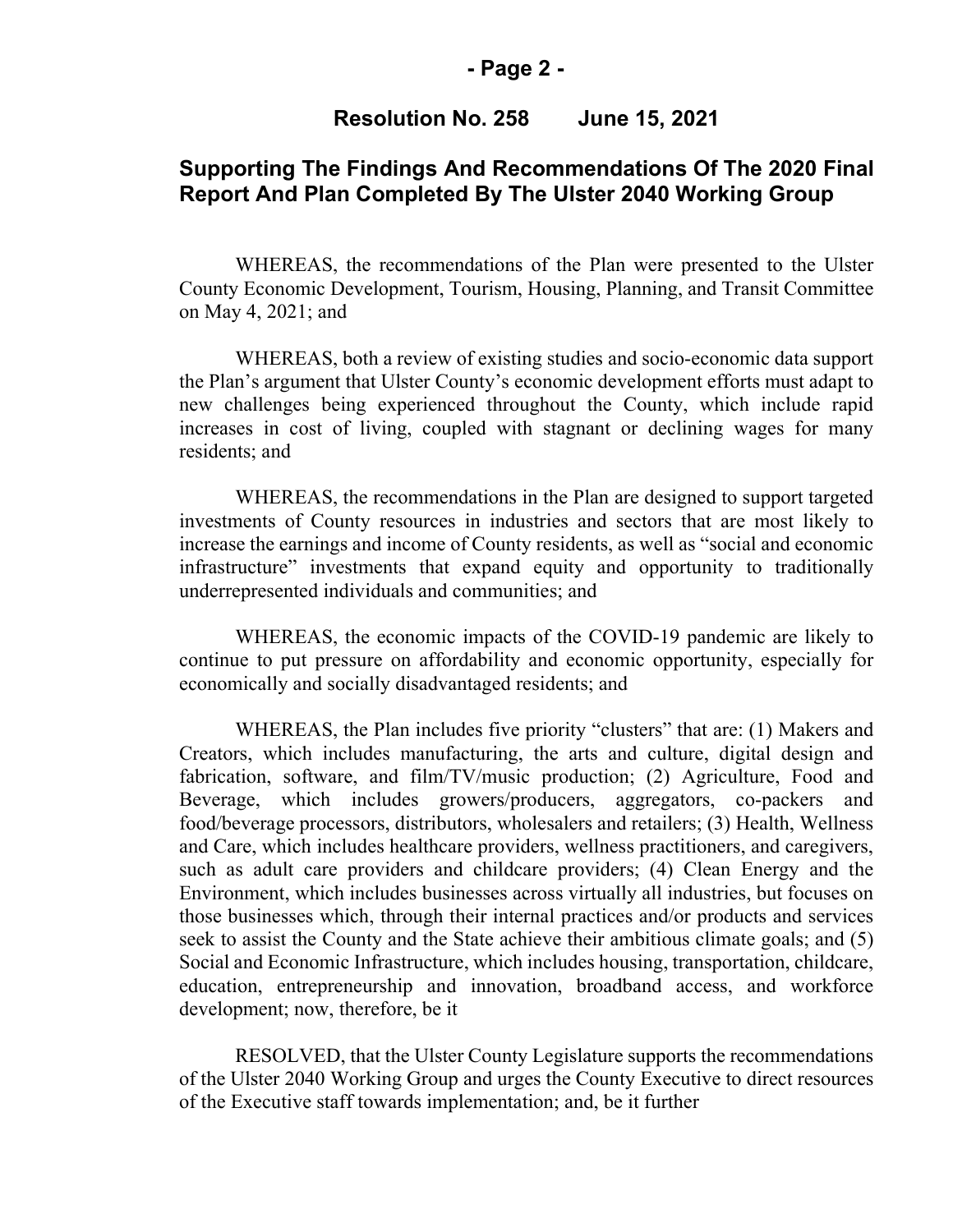#### **- Page 3 -**

### **Resolution No. 258 June 15, 2021**

## **Supporting The Findings And Recommendations Of The 2020 Final Report And Plan Completed By The Ulster 2040 Working Group**

RESOLVED, that the Director Ulster County Department of Economic Development is hereby directed to advise the Ulster County Legislature and the Ulster County Executive on i) updates and changes necessary to ensure that the Ulster 2040 economic development strategy remains relevant and timely as economic conditions continue to evolve, ii) implementation of the recommendations contained in the Ulster 2040 plan, ii) the adoption, modification or repeal of laws and regulations that pertain to economic development, iii) the need for strategic investments in economic development by the County and iv) the coordination of economic development efforts with local, regional and state partners to and facilitate in the accomplishment of the Ulster 2040 plan,

and move its adoption.

#### ADOPTED BY THE FOLLOWING VOTE:

AYES: 22 NOES: 1 (Noes: Legislator Gavaris)

Passed Committee: Economic Development, Tourism, Housing, Planning and Transit on June 1, 2021

Passed Committee: Ways and Means on June 8, 2021

FINANCIAL IMPACT: TBD